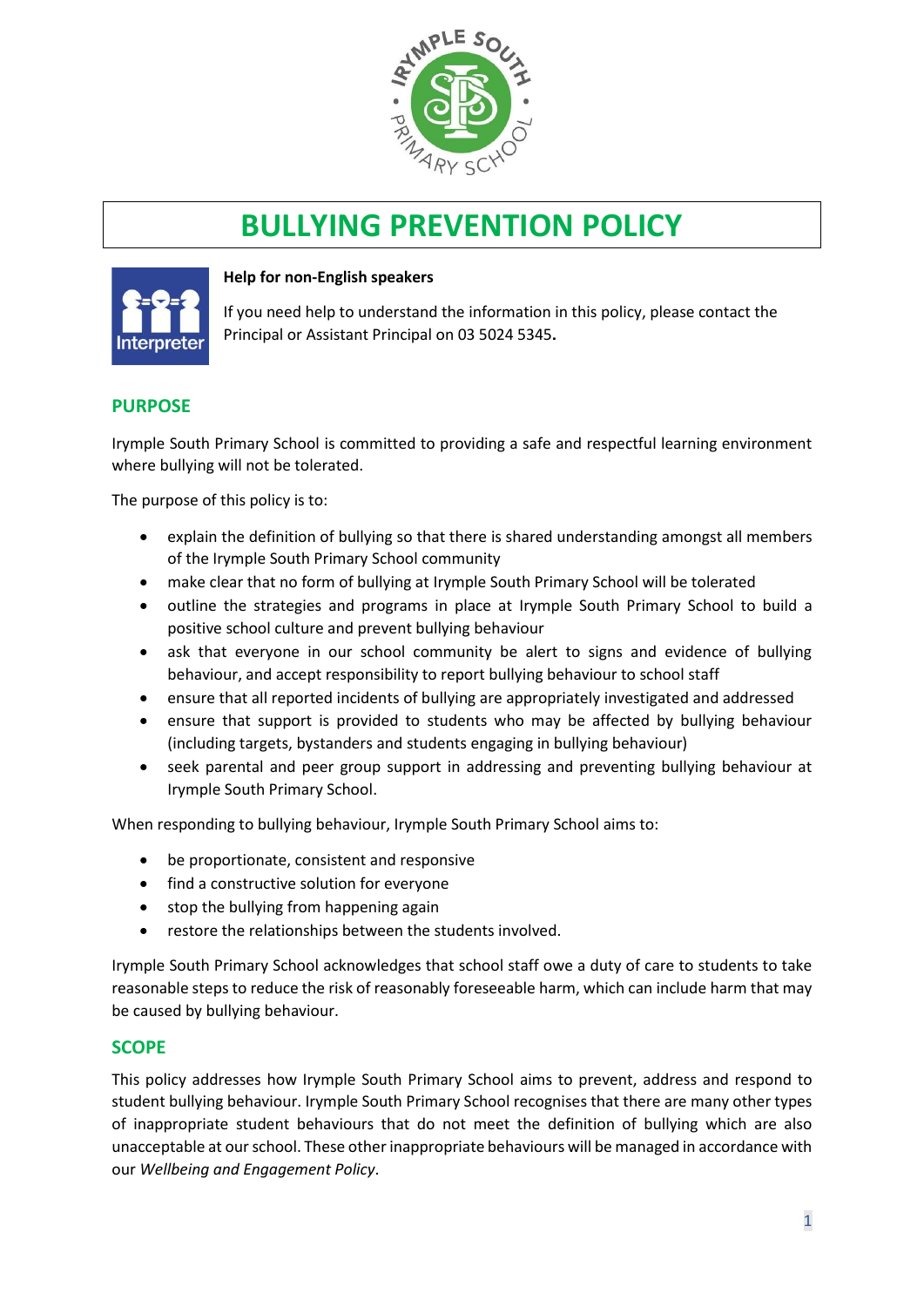This policy applies to all school activities, including camps and excursions.

# **POLICY**

# Definitions

## **Bullying**

In 2018 the Education Council of the Council of Australian Governments endorsed the following definition of bullying for use by all Australian schools:

*Bullying is an ongoing and deliberate misuse of power in relationships through repeated verbal, physical and/or social behaviour that intends to cause physical, social and/or psychological harm. It can involve an individual or a group misusing their power, or perceived power, over one or more persons who feel unable to stop it from happening.*

*Bullying can happen in person or online, via various digital platforms and devices and it can be obvious (overt) or hidden (covert). Bullying behaviour is repeated, or has the potential to be repeated, over time (for example, through sharing of digital records)*

*Bullying of any form or for any reason can have immediate, medium and long-term effects on those involved, including bystanders. Single incidents and conflict or fights between equals, whether in person or online, are not defined as bullying.*

Bullying has three main features:

- It involves a misuse of power in a relationship
- It is ongoing and repeated, and
- It involves behaviours that can cause harm.

There are four main types of bullying behaviour:

- Physical examples include hitting, pushing, shoving or intimidating or otherwise physically hurting another person, damaging or stealing their belongings. It includes threats of violence.
- Verbal/written examples include name-calling or insulting someone about an attribute, quality or personal characteristic.
- Social (sometimes called relational or emotional bullying) examples include deliberately excluding someone, spreading rumours, sharing information that will have a harmful effect on the other person and/or damaging a person's social reputation or social acceptance.
- Cyberbullying any form of bullying behaviour that occurs online or via a mobile device. It can be verbal or written, and can include threats of violence as well as images, videos and/or audio.

Bullying can be a form of racism, sexism, homophobia, transphobia or other type of social prejudice when the behaviour is targeted at an individual or group because of a personal characteristic, such as race, religion, sex, sexual orientation, gender identity or disability.

For further information about bullying, refer to: [Bully Stoppers \(education.vic.gov.au\)](https://www.education.vic.gov.au/about/programs/bullystoppers/Pages/default.aspx)

## **Other distressing and inappropriate behaviours**

Many distressing and inappropriate behaviours may not constitute bullying even though they are unpleasant. Students who are involved in or who witness any distressing and inappropriate behaviours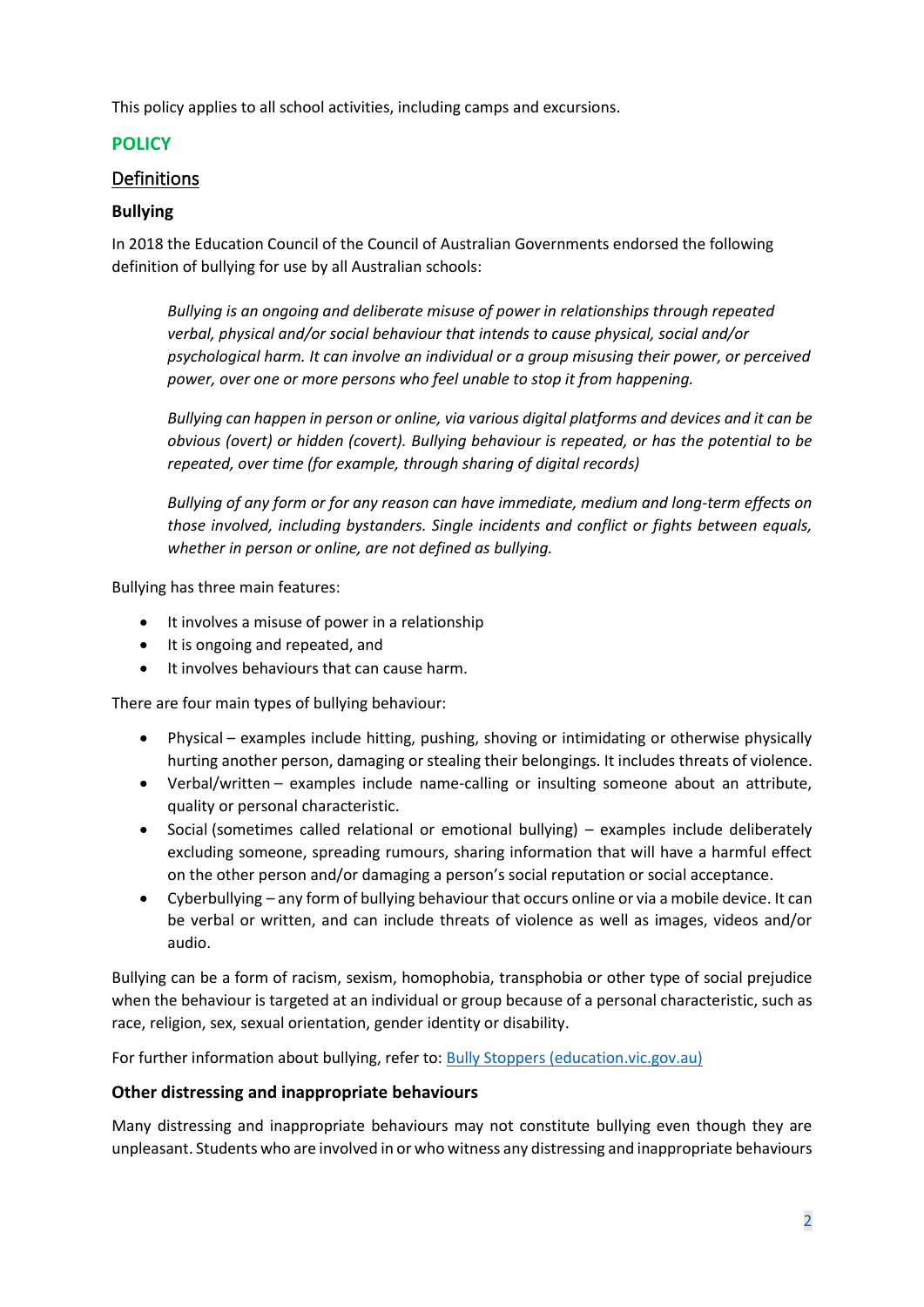should report their concerns to school staff and our school will follow the *Student Wellbeing and Engagement Policy.*

*Mutual conflict* involves an argument or disagreement between people with no imbalance of power. In incidents of mutual conflict, generally, both parties are upset and usually both want a resolution to the issue. Unresolved mutual conflict can develop into bullying if one of the parties targets the other repeatedly in retaliation.

*Social rejection or dislike* is not bullying unless it involves deliberate and repeated attempts to cause distress, exclude or create dislike by others.

*Single-episode acts* of nastiness or physical aggression are not the same as bullying. However, single episodes of nastiness or physical aggression are not acceptable behaviours at our school and may have serious consequences for students engaging in this behaviour. Irymple South Primary School will use its *Student Wellbeing and Engagement Policy* to guide a response to single episodes of nastiness or physical aggression.

*Harassment* is language or actions that are demeaning, offensive or intimidating to a person. It can take many forms, including sexual harassment and disability harassment. Further information about these two forms of harassment, including definitions, is set out in our *Inclusion and Diversity Policy*. Harassment of any kind will not be tolerated at Irymple South Primary School and may have serious consequences for students engaging in this behaviour. Irymple South Primary School will use its *Student Wellbeing and Engagement* Policy to guide a response to students demonstrating harassing behaviour, unless the behaviour also constitutes bullying, in which case the behaviour will be managed in accordance with this *Bullying Prevention Policy*.

# Bullying Prevention

Irymple South Primary School has a number of programs and strategies in place to build a positive and inclusive school culture. We strive to foster a school culture that prevents bullying behaviour by modelling and encouraging behaviour that demonstrates acceptance, kindness and respect.

Bullying prevention at Irymple South Primary School is proactive and is supported by research that indicates that a whole school, multifaceted approach is the most effect way to prevent and address bullying. At our school:

- We have a positive school environment that provides safety, security and support for students and promotes positive relationships and wellbeing.
- We strive to build strong partnerships between the school, families and the broader community that means all members work together to ensure the safety of students.
- Teachers are encouraged to incorporate classroom management strategies that discourage bullying and promote positive behaviour.
- In the classroom, our social and emotional learning, including the Respectful Relationships curriculum, teaches students what constitutes bullying and how to respond to bullying behaviour assertively. This promotes resilience, assertiveness, conflict resolution and problem solving.
- We seek to empower students to be confident communicators and to resolve conflict in a nonaggressive and constructive way by using strategies such as the five finger plan.
- Students are encouraged to look out for each other and to talk to teachers and older peers about any bullying they have experienced or witnessed.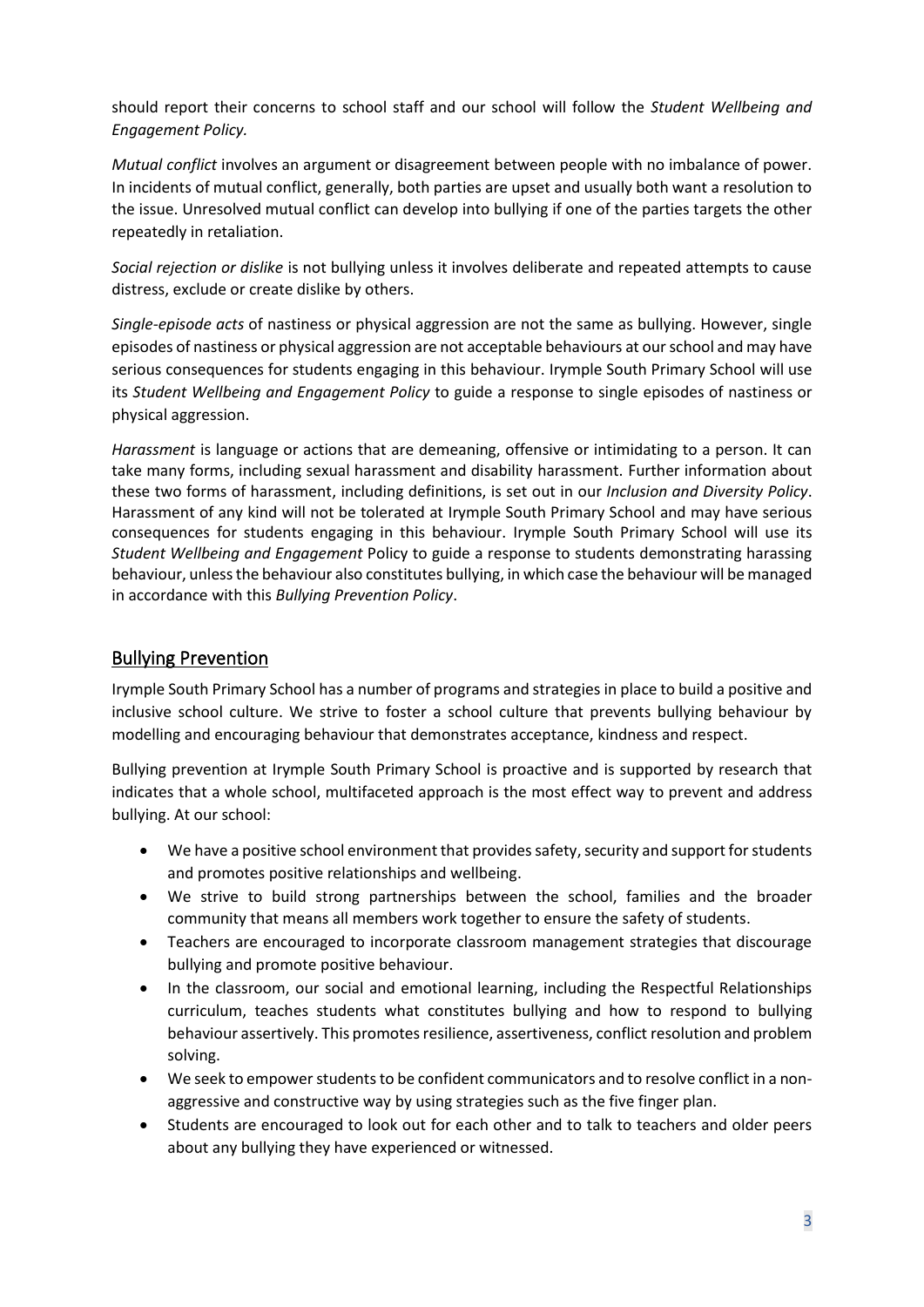- Students complete a 'Speak Up- Bullying Prevention' survey twice each term where they have the opportunity to report any bullying they have experienced or witnessed.
- Students participate in weekly classroom meetings where they have the opportunity to raise any issues (publicly or anonymously).
- We participate in theme days such as National Day of Action against Bullying and Violence.

For further information about our engagement and wellbeing initiatives, please see our *Student Wellbeing and Engagement policy*.

#### Incident Response

#### Reporting concerns to Irymple South Primary School

Bullying complaints will be taken seriously and responded to sensitively at our school.

Students who may be experiencing bullying behaviour, or students who have witnessed bullying behaviour, are encouraged to report their concerns to school staff as soon as possible.

Our ability to effectively reduce and eliminate bullying behaviour is greatly affected by students and/or parents and carers reporting concerning behaviour as soon as possible, so that the responses implemented by Irymple South Primary School are timely and appropriate in the circumstances.

We encourage students to speak to their teacher. However, students are welcome to discuss their concerns with any trusted member of staff including the Principal, Assistant Principal or our Wellbeing Officers.

Parents or carers who develop concerns that their child is involved in, or has witnessed bullying behaviour at Irymple South Primary School should contact the Principal or Assistant Principal on 03 5024 5345.

#### Investigations

When notified of alleged bullying behaviour, school staff are required to:

- 1. record the details of the allegations in Xuno incident reporting.
- 2. inform a member of the leadership team or a wellbeing officer.

The Principal, Assistant Principal or Wellbeing Officer is responsible for investigating allegations of bullying in a timely and sensitive manner. To appropriately investigate an allegation of bullying, the staff member may:

- speak to the those involved in the allegations, including the target/s, the students allegedly engaging in bullying behaviour/s and any witnesses to the incidents
- speak to the parents of the students involved
- speak to the teachers of the students involved
- take detailed notes of all discussions for future reference
- obtain written statements from all or any of the above.

All communications with the staff member in the course of investigating an allegation of bullying will be managed sensitively. Investigations will be completed as quickly as possible to allow for the behaviours to be addressed in a timely manner.

The objective of completing a thorough investigation into the circumstances of alleged bullying behaviour is to determine the nature of the conduct and the students involved. A thorough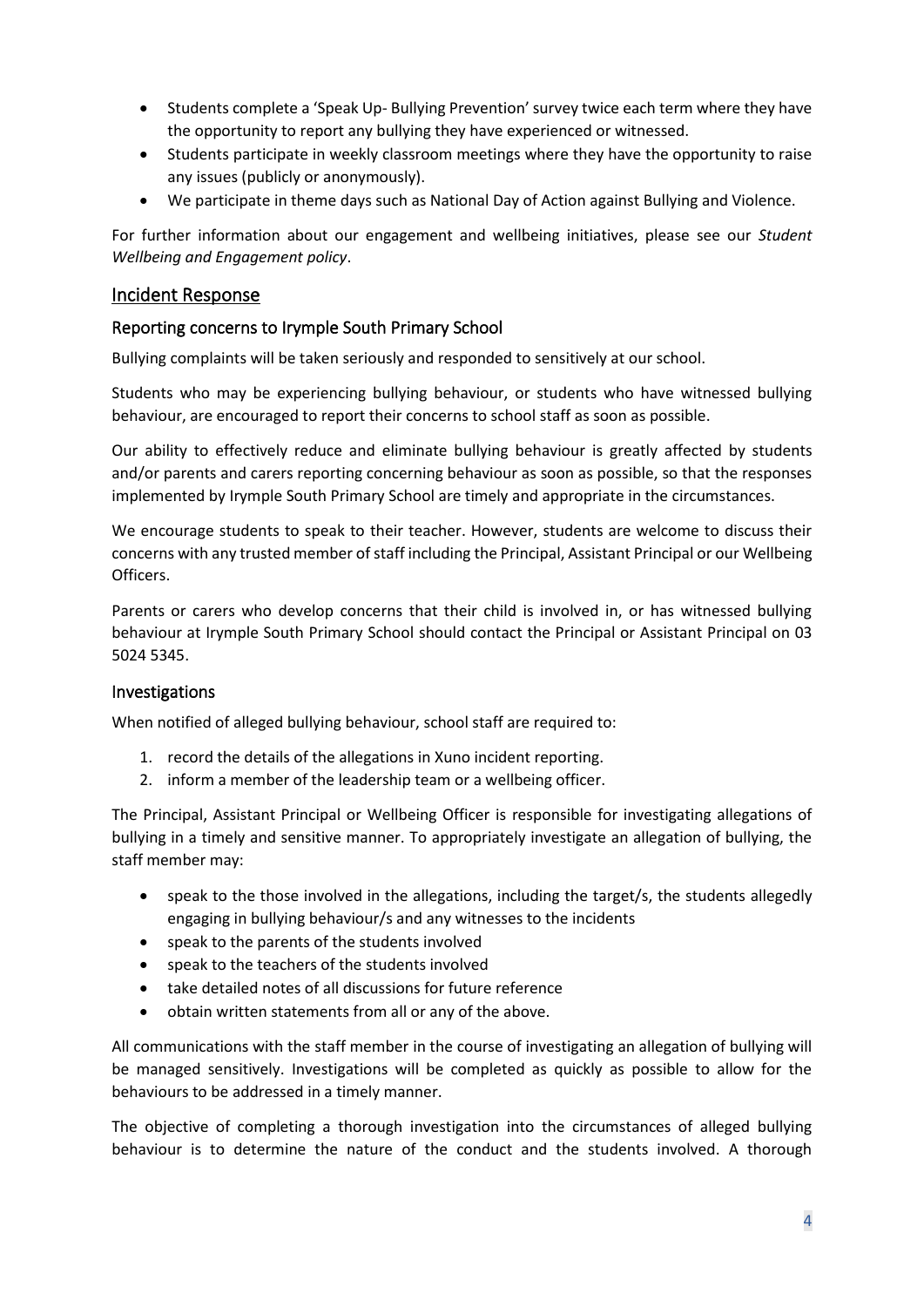understanding of the alleged bullying will inform staff about how to most effectively implement an appropriate response to that behaviour.

Serious bullying, including serious cyberbullying, is a criminal offence and may be referred to Victoria Police. For more information, see: [Brodie's Law.](http://www.education.vic.gov.au/about/programs/bullystoppers/Pages/advicesheetbrodieslaw.aspx)

## Responses to bullying behaviours

When the staff member has sufficient information to understand the circumstances of the alleged bullying and the students involved, a number of strategies may be implemented to address the behaviour and support affected students in consultation with the School Wellbeing Team, teachers, Assistant Principal, Principal or Department of Education and Training specialist staff.

There are a number of factors that will be considered when determining the most appropriate response to the behaviour. When making a decision about how to respond to bullying behaviour, Irymple South Primary School will consider:

- the age and maturity of the students involved
- the severity and frequency of the bullying, and the impact it has had on the target student
- whether the student/s engaging in bullying behaviour have displayed similar behaviour before
- whether the bullying took place in a group or one-to-one context
- whether the students engaging in bullying behaviour demonstrates insight or remorse for their behaviour
- the alleged motive of the behaviour, including any element of provocation.

The Principal or Assistant Principal may implement all, or some of the following responses to bullying behaviours:

- Offer counselling support to the target student or students, including referral to the School Wellbeing Team, SSS and other DET staff or an external provider.
- Offer counselling support to the students engaging in bullying behaviour, including referral to the School Wellbeing Team, SSS and other DET staff or an external provider.
- Offer counselling support to affected students, including witnesses and/or friends of the target student, including referral to the School Wellbeing Team, SSS and other DET staff or an external provider.
- Facilitate a restorative practice meeting with all or some of the students involved. The objective of restorative practice is to repair relationships that have been damaged by bringing about a sense of remorse and restorative action on the part of the person who has bullied someone and forgiveness by the person who has been bullied.
- Facilitate a mediation between some or all of the students involved to help to encourage students to take responsibility for their behaviour and explore underlying reasons for conflict or grievance. Mediation is only suitable if all students are involved voluntarily and demonstrate a willingness to engage in the mediation process.
- Facilitate a process using the Support Group Method, involving the target student(s), the students engaging in bullying behaviour and a group of students who are likely to be supportive of the target(s).
- Facilitate a Student Support Group meeting and/or Behaviour Support Plan (Prevent Teach Reinforce) for affected students.
- Provide discussion and/or mentoring for different social and emotional learning competencies of the students involved, including Respectful Relationships and explicit teaching of the behaviours listed in the Matrix of Expectations.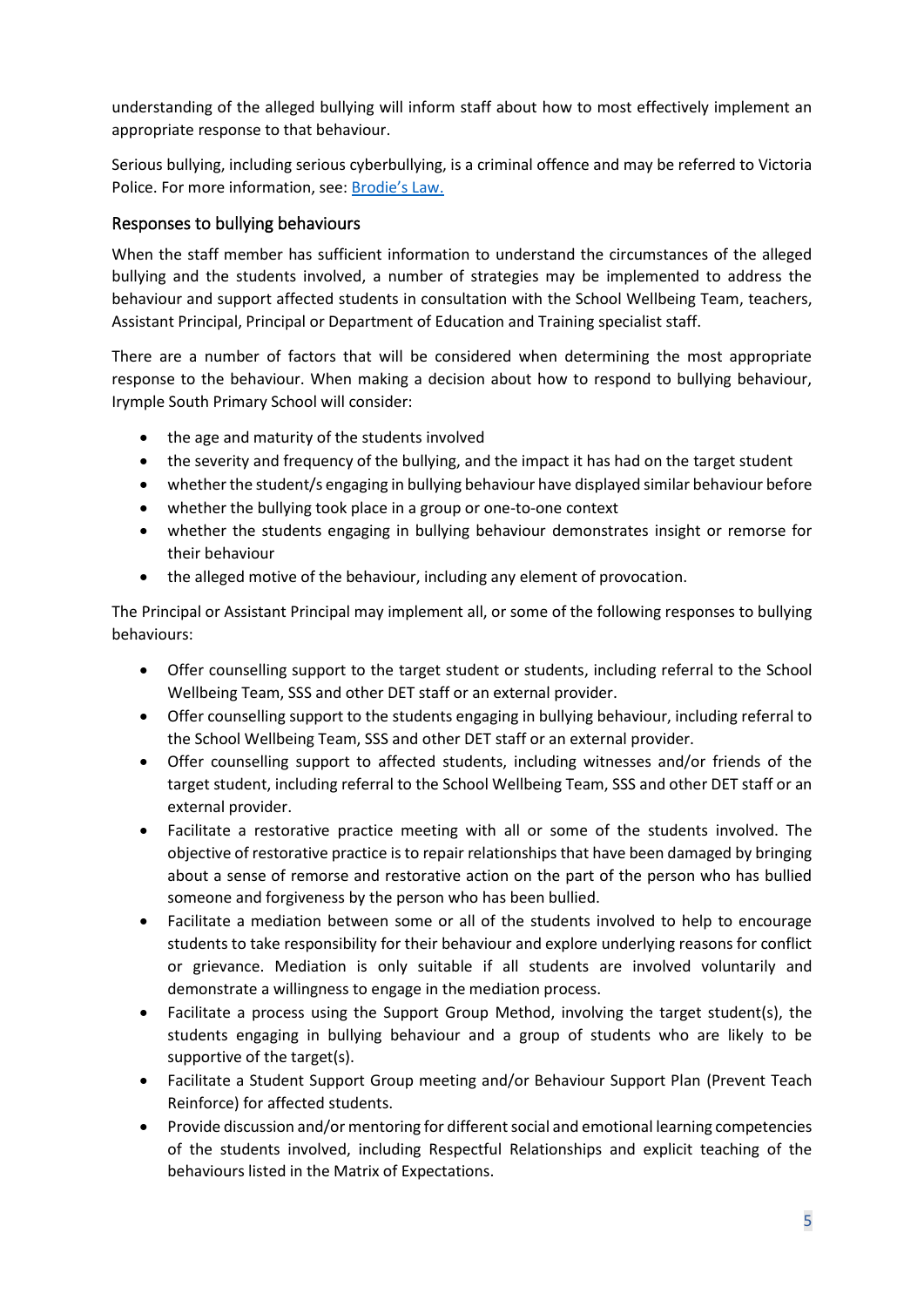- Monitor the behaviour of the students involved for an appropriate time and take follow up action if necessary.
- Implement year group targeted strategies to reinforce positive behaviours, for example positive behaviour charts.
- Implement disciplinary consequences for the students engaging in bullying behaviour, which may include removal of privileges, detention, suspension and/or expulsion consistent with our Continuum of Procedures and Continuum of Response to Inappropriate Behaviour, the Ministerial Order on Suspensions and Expulsions and any other relevant Department policy.

Irymple South Primary School understands the importance of monitoring and following up on the progress of students who have been involved in or affected by bullying behaviour. Where appropriate, school staff will also endeavour to provide parents and carers with updates on the management of bullying incidents.

The Principal is responsible for maintaining up to date records of the investigation of and responses to bullying behaviour.

## **COMMUNICATION**

This policy will be communicated to our school community in the following ways:

- Available publicly on our school's website
- Made available in hard copy from the school office upon request.

#### **FURTHER INFORMATION AND RESOURCES**

This policy should be read in conjunction with the following school policies:

- Statement of Values and School Philosophy
- Student Wellbeing and Engagement Policy
- Duty of Care Policy

The following websites and resources provide useful information on prevention and responding to bullying, as well as supporting students who have been the target of bullying behaviours:

- **[Bully Stoppers](https://www.education.vic.gov.au/about/programs/bullystoppers/Pages/default.aspx)**
- Kids [Helpline](https://kidshelpline.com.au/)
- [Lifeline](https://www.lifeline.org.au/)
- [Bullying. No way!](https://bullyingnoway.gov.au/)
- [Student Wellbeing Hub](https://www.studentwellbeinghub.edu.au/)
- [Office of the eSafety Commissioner](https://www.esafety.gov.au/)
- [Australian Student Wellbeing Framework](https://studentwellbeinghub.edu.au/educators/resources/australian-student-wellbeing-framework/)

#### **EVALUATION**

This policy will be reviewed every 3 years, or earlier as required following an incident or analysis of new research or school data relating to bullying, to ensure that the policy remains up to date, practical and effective.

Data will be collected through:

• discussion and consultation with students and parent/carers